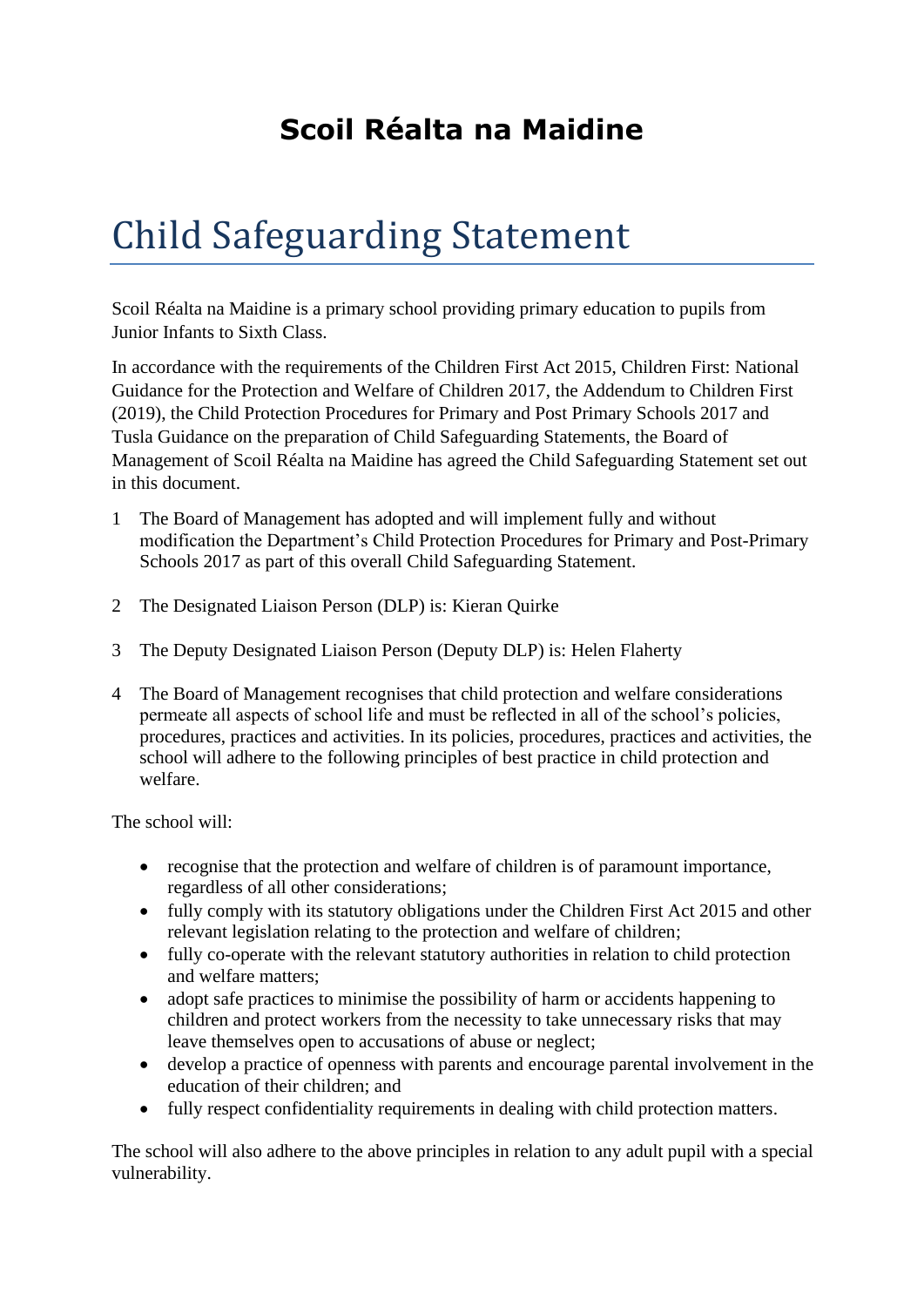- 5 The following procedures/measures are in place:
	- In relation to any member of staff who is the subject of any investigation (howsoever described) in respect of any act, omission or circumstance in respect of a child attending the school, the school adheres to the relevant procedures set out in Chapter 7 of the Child Protection Procedures for Primary and Post-Primary Schools 2017 and to the relevant agreed disciplinary procedures for school staff which are published on the DES website.
	- In relation to the selection or recruitment of staff and their suitability to work with children, the school adheres to the statutory vetting requirements of the National Vetting Bureau (Children and Vulnerable Persons) Acts 2012 to 2016 and to the wider duty of care guidance set out in relevant Garda vetting and recruitment circulars published by the Department of Education and available on the DES website.
	- In relation to the provision of information and, where necessary, instruction and training to staff in respect of the identification of the occurrence of harm (as defined in the 2015 Act) the school:
		- ➢ Has provided each member of staff with a copy of the school's Child Safeguarding Statement
		- ➢ Ensures all new staff are provided with a copy of the school's Child Safeguarding
		- $\triangleright$  Encourages staff to avail of relevant training
		- ➢ Encourages Board of Management members to avail of relevant training
		- ➢ The Board of Management maintains records of all staff and board member training
	- In relation to reporting of child protection concerns to Tusla, all school personnel are required to adhere to the procedures set out in the Child Protection Procedures for Primary and Post-Primary Schools 2017, including in the case of registered teachers, those in relation to mandated reporting under the Children First Act 2015.
	- In this school, the Board has appointed the above named DLP as the 'relevant person' (as defined in the Children First Act 2015) to be the first point of contact in respect of the school's child safeguarding statement.
	- All registered teachers employed by the school are mandated persons under the Children First Act 2015.
	- In accordance with the Children First Act 2015 and the Addendum to Children First (2019), the Board has carried out an assessment of any potential for harm to a child while attending the school or participating in school activities. A written assessment setting out the areas of risk identified and the school's procedures for managing those risks is included with the Child Safeguarding Statement.
	- The various procedures referred to in this Statement can be accessed via the school's website, the DE website or will be made available on request by the school.